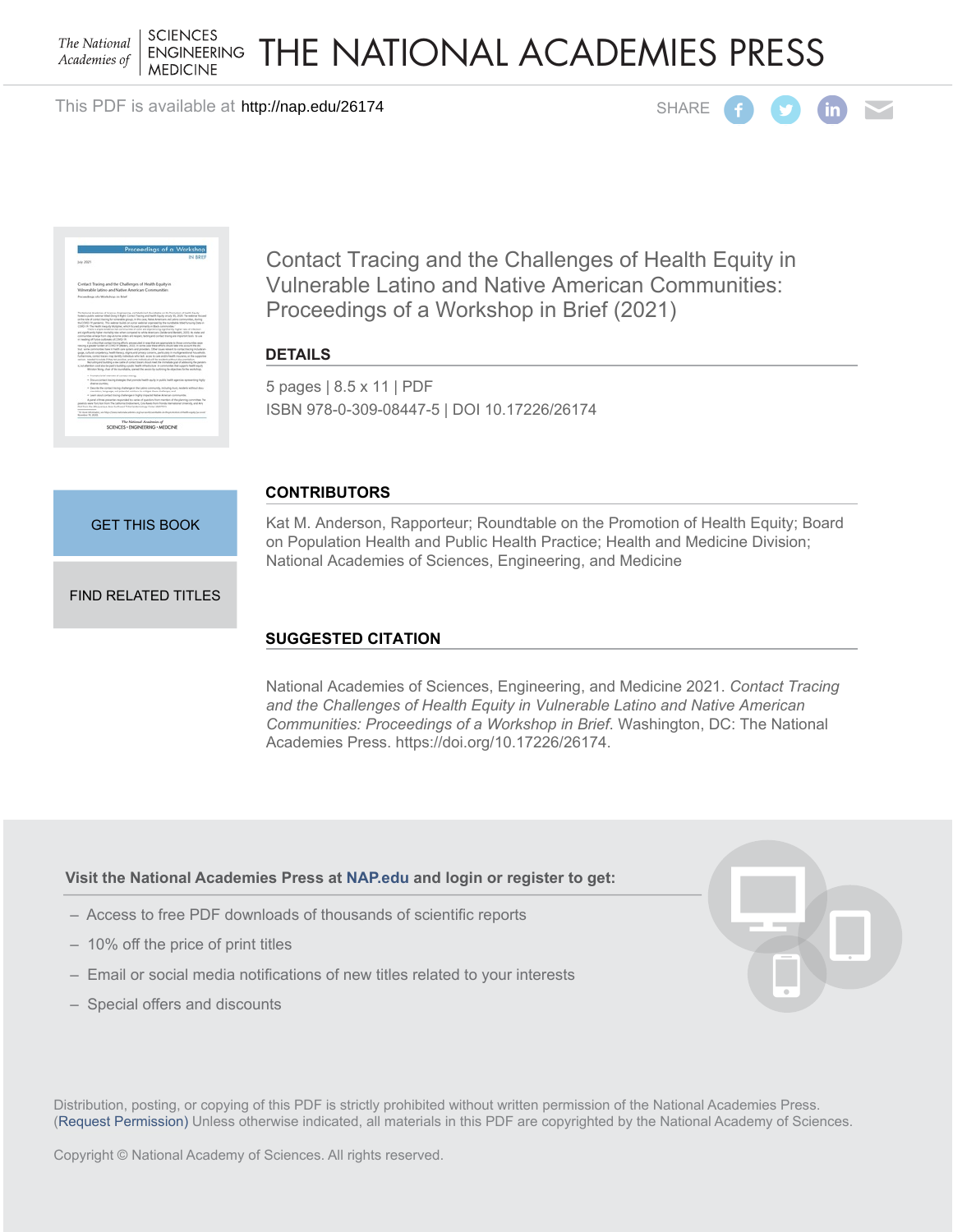# Proceedings of a Workshop

IN BRIEF

July 2021

# Contact Tracing and the Challenges of Health Equity in Vulnerable Latino and Native American Communities

Proceedings of a Workshop—in Brief

The National Academies of Sciences, Engineering, and Medicine's Roundtable on the Promotion of Health Equity hosted a public webinar titled Doing It Right: Contact Tracing and Health Equity on July 30, 2020. The webinar focused on the role of contact tracing for vulnerable groups, in this case, Native Americans and Latino communities, during the COVID-19 pandemic. This webinar builds on a prior webinar organized by the roundtable titled Pursuing Data on COVID-19: The Health Inequity Multiplier, which focused primarily on Black communities.<sup>1</sup>

There is ample evidence that communities of color are experiencing significantly higher rates of infection and significantly higher mortality rates when compared to white Americans (Selden and Berdahl, 2020). As states and communities emerge from stay-at-home orders and reopen, testing and contact tracing are important tools to use in heading off future outbreaks of COVID-19.

It is critical that contact tracing efforts are executed in ways that are appropriate to those communities experiencing a greater burden of COVID-19 (Waters, 2020). In some cases these efforts should take into account the distrust some communities have in health care systems and providers. Other issues relevant to contact tracing include language, cultural competency, health literacy, stigma, and privacy concerns, particularly in multigenerational households. Furthermore, contact tracers may identify individuals who lack access to care and/or health insurance, or the supportive services needed to isolate if they test positive, and some individuals will be residents without documentation.

Recruiting and building a new cadre of contact tracers should meet the immediate goal of addressing the pandemic, but attention could also be paid to building a public health infrastructure in communities that supports health equity.

Winston Wong, chair of the roundtable, opened the session by outlining the objectives for the workshop.

- Provide a brief overview of contact tracing;
- Discuss contact tracing strategies that promote health equity in public health agencies representing highly diverse counties;
- Describe the contact tracing challenges in the Latino community, including trust, residents without documentation, language, and potential solutions to mitigate these challenges; and
- Learn about contact tracing challenges in highly impacted Native American communities.

A panel of three presenters responded to a series of questions from members of the planning committee. The panelists were Tony Iton from The California Endowment, Gira Ravelo from Florida International University, and Amy Dixit from the Albuquerque Area Southwest Tribal Epidemiology Center (AASTEC).

# The National Academies of SCIENCES · ENGINEERING · MEDICINE

Copyright National Academy of Sciences. All rights reserved.

<sup>1</sup> For more information, see https://www.nationalacademies.org/our-work/roundtable-on-the-promotion-of-health-equity (accessed November 19, 2020).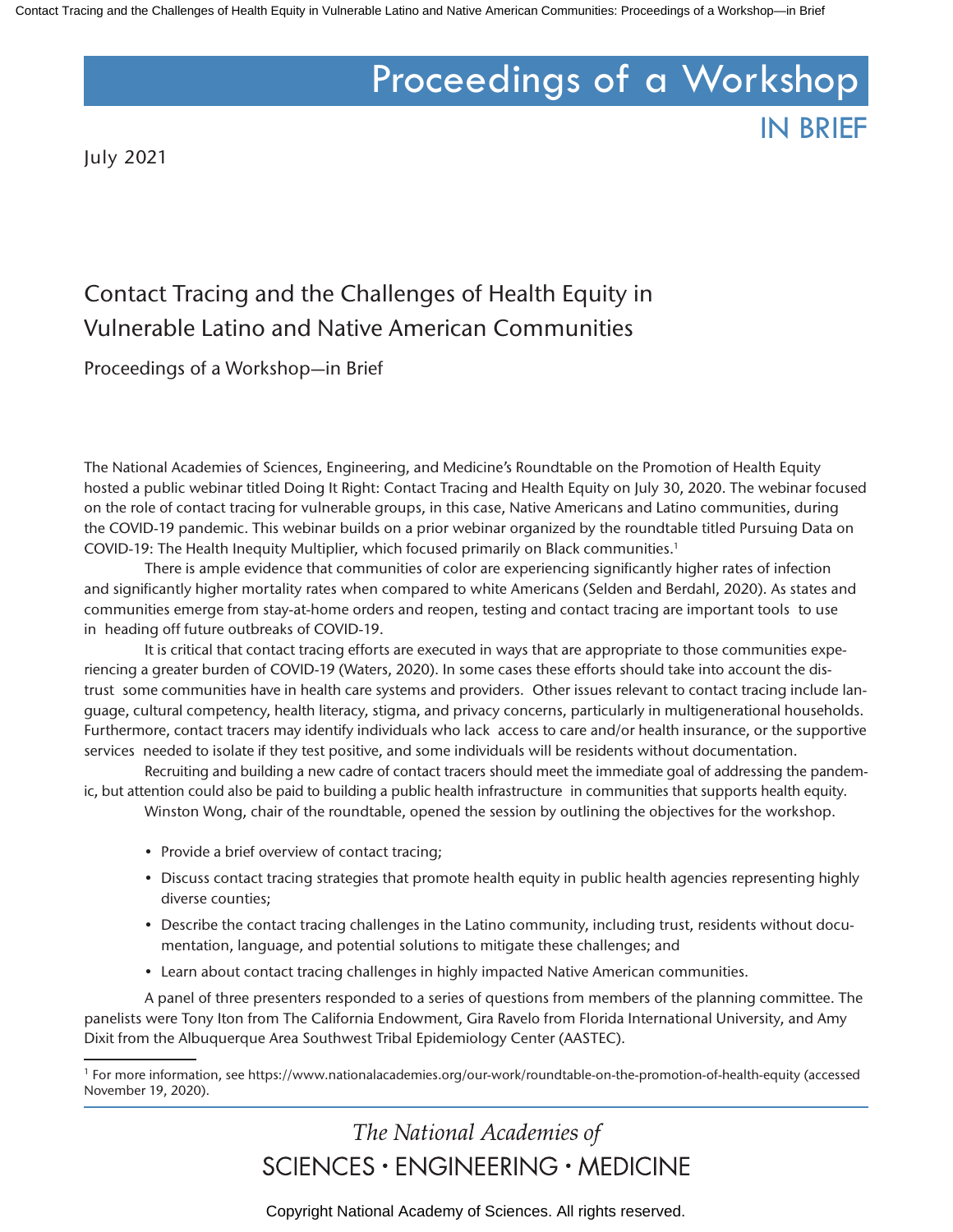# **CONTACT TRACING, CHALLENGES FOR PUBLIC HEALTH AGENCIES, AND THE ROLE OF PHILANTHROPY**

Iton was asked to provide a brief overview of contact tracing and its use in controlling the COVID-19 pandemic. Iton made the point that at a time when there are few tools to help protect vulnerable communities from the spread of the virus, contact tracing is a "key tool." The objective of contact tracing, he said, is to identify people who have come into contact with someone who has tested positive for COVID-19. This should prevent or slow the spread of the virus within a community. The hope is that the cycle of transmission of the virus will thus be interrupted.

There are, according to Iton, five key steps in contact tracing. First, identify individuals who have come into contact with a confirmed case. Second, contacts must be informed of their potential exposure and that they are at risk of having acquired the virus from someone who tested positive for the virus. Third, contacts must be referred for testing. Fourth, contacts must be monitored for symptoms of COVID-19. Fifth, contacts must be connected to services they might need (e.g., a place to quarantine<sup>2</sup> away from one's family; access to food while in quarantine).

Iton noted that the process is not always simple. Contact tracing can often raise ethical and trust issues, making the process more complex. Communities of lesbian, gay, bisexual, transgender, and queer (LGBTQ) individuals, individuals experiencing homelessness, and individuals who were formerly incarcerated may be examples of communities where specific efforts to build trust are needed, particularly when they are approached by an individual representing a government agency.

Another challenge is the process of quarantining, explained Iton, which involves asking people to essentially disrupt their lives and deal with the complicated logistics of living in isolation. These challenges include finding appropriate housing and access to food and missing work.

Wong asked Iton to focus on his previous work as the head of the Alameda County Public Health Department in California and to briefly discuss the challenges public health departments encounter when implementing contact tracing at the county level.

First, Iton noted that counties are struggling with insufficient testing capability. This includes a limitation on the number of tests that counties are capable of performing and slow laboratory throughput, which result in delayed results of limited value. Iton said that across the county, it may take 4–10 days to get results.

The second challenge described by Iton is that the pandemic is disproportionately affecting populations already dealing with health and socioeconomic disparities. Appropriate contact tracers should be hired to reach those populations, Iton noted. California is trying to recruit and hire 20,000 contact tracers. He added that this can be seen as an economic development opportunity for those communities heavily affected by COVID-19, given that contact tracing jobs are good jobs with benefits, paying \$25–\$30 per hour. The goal is to help the contact tracers tap into a career trajectory that offers a career ladder in either health care institutions or public health agencies.

The third question Wong asked Iton centered on the role of philanthropy or other public–private partnerships in conducting work around contact tracing. Iton explained that The California Endowment has brought together 10 large foundations in the state and they are pooling their resources. These resources have been offered to the state to help complement and extend state resources. The group is also making efforts to ensure that the contact tracing workforce is culturally and linguistically diverse.

# **EFFECTIVE CONTACT TRACING FOR LATINO COMMUNITIES**

Ravelo answered questions from roundtable member Mario de la Rosa about how to implement contact tracing with Latino communities. In response to a question about lessons learned from her experiences working with Latino communities, she first explained that both Miami-Dade and Broward Counties in Florida have high numbers of COVID-19 cases and that the Latino communities in these two counties are among the hardest hit in the United States.

Ravelo explained that to work with vulnerable Latino communities, the issues of trust and culture must be addressed in order for any contact tracing program to be effective.

As Iton mentioned, testing is an important component of the contact tracing process. Ravelo pointed out, however, that many Latino individuals would only get tested at sites where identification is not required. This points out the importance of community leaders spreading the word within the community that it is safe to get tested. She emphasized that this is why trust is so important.

If promoting testing is challenging, contact tracing is even more difficult, she said. For immigrants, particularly those who lack documentation, there is fear, especially if a government agency is involved in collecting information.

<sup>&</sup>lt;sup>2</sup> Quarantine keeps someone who might have been exposed to the virus away from others. See https://www.cdc.gov/coronavirus/ 2019-ncov/if-you-are-sick/quarantine.html (accessed September 18, 2020).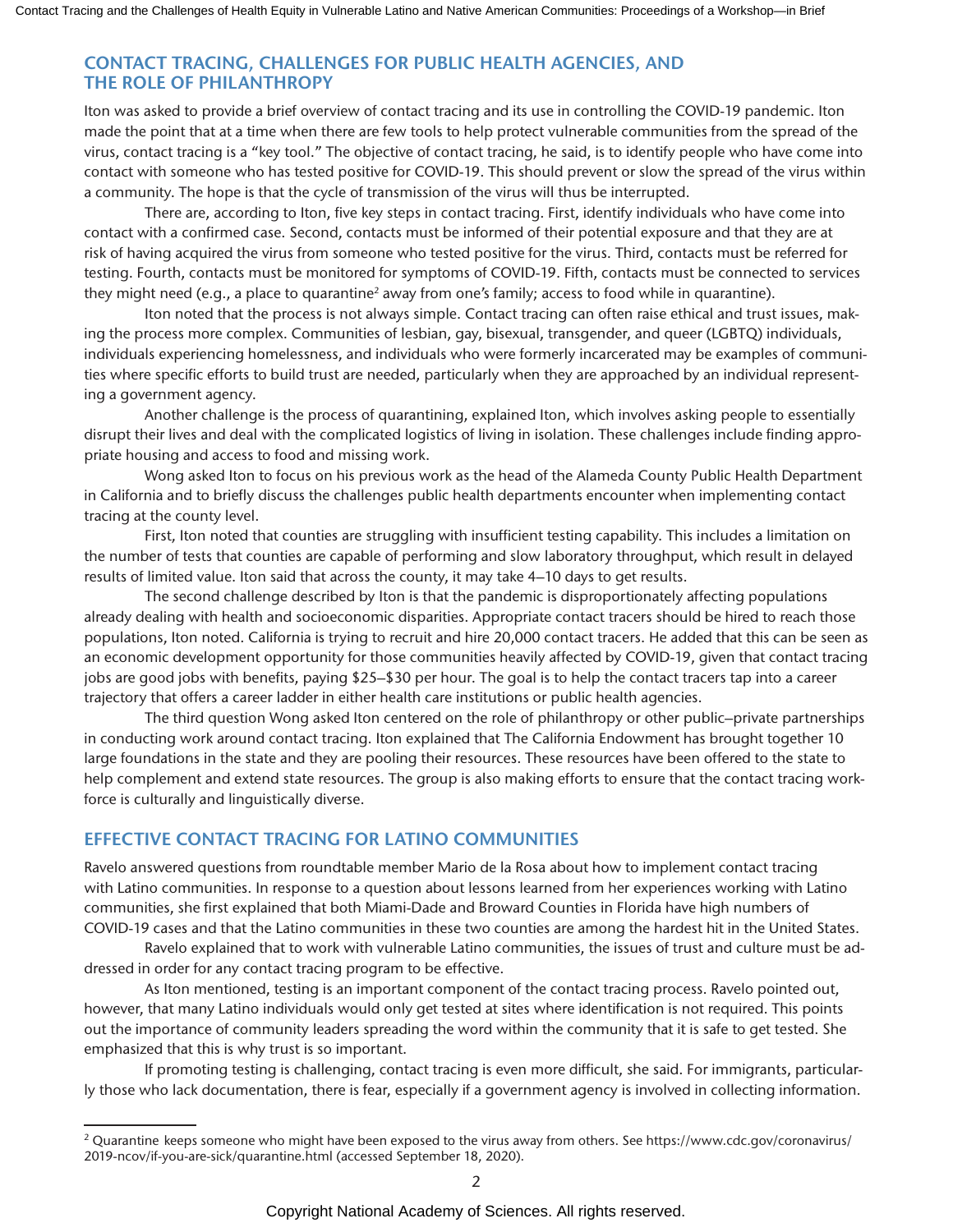Ravelo explained that one community leader said to her that "the fear of being deported is greater than any other fear that they could be facing." In addition, for some, the health consequences of COVID-19 are less worrisome than the personal and economic impacts, she reported. Long-standing relationships with trusted community leaders must be a part of any contact tracing efforts.

Ravelo was asked to identify community characteristics or values that could be assets in contact tracing. She explained that Latino community members maintain a strong sense of "collective community." These feelings of collective community include pride in their Latino culture and dedication to one's family. Therefore, community leaders can appeal to the sense of collective community to promote testing and contact tracing.

#### **CHALLENGES TO CONTACT TRACING IN INDIGENOUS COMMUNITIES**

Dixit is an epidemiologist with AASTEC. Roundtable member Rachel Fabi asked Dixit about the challenges many Native Americans who live in multigenerational homes may have when asked to quarantine or isolate from family members and the associated privacy concerns.

Multigenerational homes are a resiliency factor for Native American families, Dixit said. Living with grandparents and great-grandparents provides opportunities to pass down cultural traditions and languages. On the other hand, living in a multigenerational household has also led to higher secondary infection rates among family members, she added.

Fortunately, Dixit explained, tribal and state governments recognized this as a potential problem early on and worked together to establish alternate care sites around the state. The sites provide family members with safe spaces to either recover from their infections or to safely quarantine away from family members who are themselves isolating. Privacy concerns are very real for multigenerational families sharing the same household, she said. Because of this, all contact tracing is conducted by cell phone to allow for a bit more privacy (as opposed to a landline). Text messaging is also an option.

Dixit was asked about reaching tribal members who live in remote areas of reservation lands and the challenges in reaching those members for contact tracing. Although she noted that cell phones could be used, cell phone coverage in rural areas can be spotty. Additionally, many rural tribal members are reluctant to answer a call with an unrecognized phone number. Dixit explained this is why it is so important to create relationships with the communities served and to utilize accepted networks in order to reach this population. For example, this could include tribal program staff, community health workers, or public health nurses.

Additionally, Dixit said several Native American communities have established either an Incident Command System or other form of an emergency response system, and are using these systems to respond to the pandemic. These systems work across departments within the tribal community and are used in a variety of ways from distributing food to setting up laundry services during an emergency response. These systems can be helpful when working with geographically remote tribes.

A final issue discussed by Dixit focused on understanding the processes of coordination across state, local, and tribal governments, particularly around the distribution of resources and the responsibility for contact tracing. Dixit explained that contact tracing was a highly coordinated endeavor and in the case of their region, the Indian Health Service's (IHS's) Albuquerque Area office and the New Mexico Department of Health partner with AASTEC to handle the coordination.

She said that trust and good communication are critical for working with and across the different entities. She also emphasized that tribes are sovereign nations; thus, tribal leadership makes the ultimate decisions.

# **TRUST AND CONTACT TRACING**

All three speakers emphasized the importance of trust in engaging communities for contact tracing. Iton noted that the process of contact tracing can often raise ethical and trust issues, making the process more complex, particularly for marginalized communities. Ravelo explained the critical role of trust in Latino communities, especially for undocumented residents. Dixit described the importance of trust between Tribal health staff and IHS and state health departments.

# **ADDRESSING SYSTEMIC RACISM AND CONTACT TRACING**

Panelists were asked to discuss how contact tracing strategies can be developed to address issues around systemic racism. Iton said that contact tracing alone cannot undo systemic racism, but by being intentional about the contact tracing workforce and recruiting from the most impacted communities, progress can be made. At the same time, he said, attention must be paid to what Iton called "policy violence." He defined policy violence as the absence of policies in the face of abject need. For example, this could include a lack of policy regarding living wage jobs or a lack of policy

Copyright National Academy of Sciences. All rights reserved.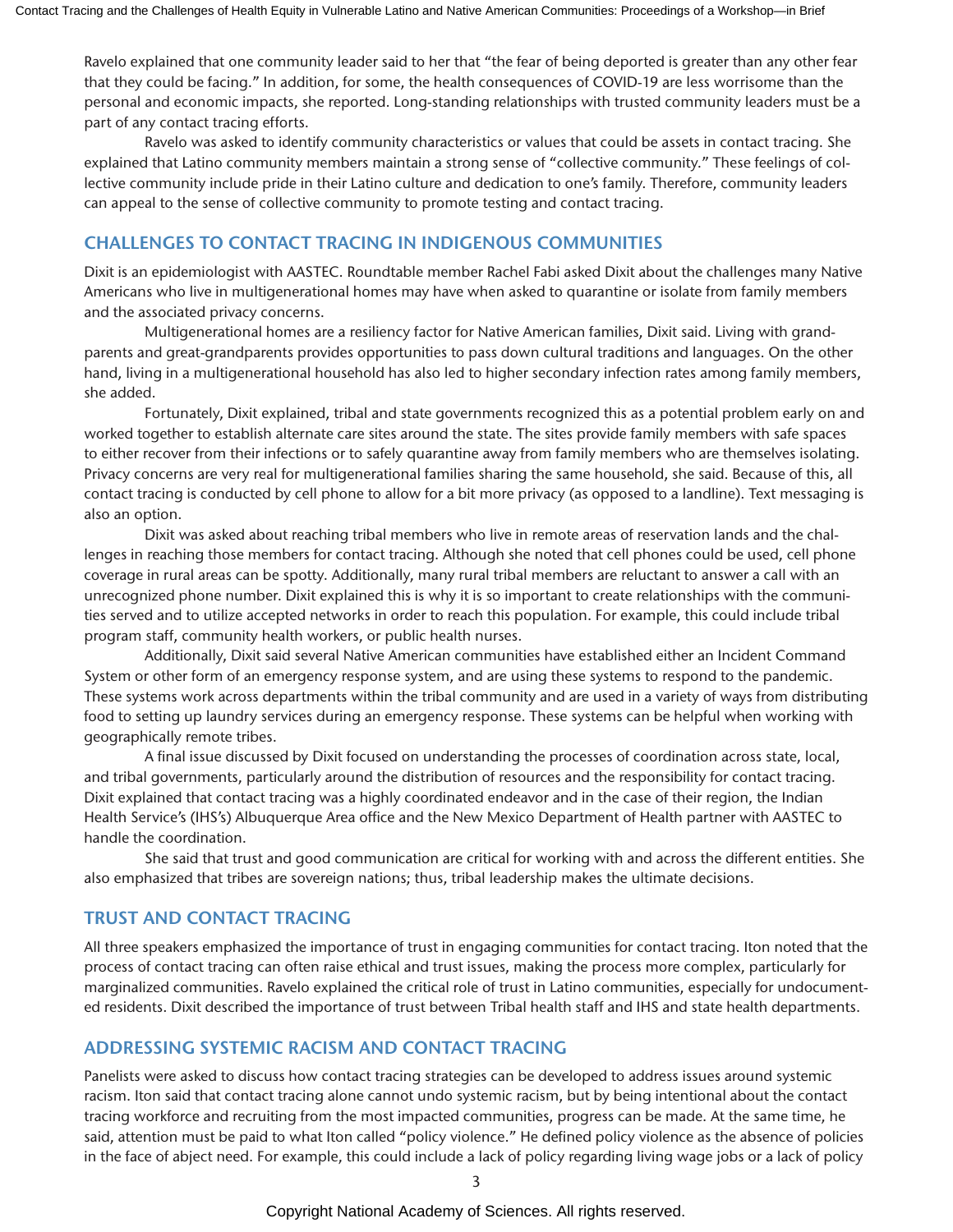to access adequate housing. Iton called this failure or lack of policy "state sanctioned violence." At a minimum, he said, there should be efforts to repair some of these injuries, and one way to do that is to hire contact tracers from vulnerable communities.

Dixit noted that a critical factor for contact tracing in Indigenous communities is the ability to utilize tribal languages. It is also critical that Indigenous data sovereignty principles be honored, as this is an important way to ensure that data remain in the community itself. Finally, working with tribal leadership is essential. There are established systems of governance in each tribe, and this must be recognized and respected.

# **USE OF TECHNOLOGY AND CONTACT TRACING**

The potential of technology-based contact tracing, particularly its use in communities of color, was discussed. Iton noted that because of the privacy concerns, care must be taken with its use. However, technology can be useful in checking in with individuals who are quarantined, he said; otherwise, this process is labor intensive for health departments. The telephone check-ins are automated, with people responding to a set of standard questions. The answers are then automatically populated to a database and flagged for follow up by the health department if someone reports showing symptoms of infection.

As previously discussed by Ravelo, using technology-based contact tracing is difficult in the Latino community, due to it "being a community that tries to basically stay undetected." She also noted that there has been misinformation surrounding contact tracing and the use of technology. For example, there has been a rumor circulating that when an individual is tested, a chip is implanted so that their location can be traced. Such misinformation needs to be countered. This is why it is important to include community leaders in the process so that they can address misinformation and its sources, she said.

Dixit again mentioned that her organization is using a text messaging system from the Centers for Disease Control and Prevention. This system allows those who are quarantining to still be monitored for symptoms. She also noted that texting does bring its own challenges and that "a lot of people, especially older people, just prefer phone calls from us."

# **CONTACT TRACERS AND SOCIAL SERVICES**

Contact tracers may also need to be trained to facilitate connections with social services as much as with informing individuals about quarantine, risk reduction, and disease containment. Ravelo described a project she was part of that trained community leaders to become community health workers to work with more traditional contact tracers. The community leaders liked the training. At the same time, she said that in her experience, contact tracers might feel overwhelmed by the various demands of the job. Ravelo proposed that a more effective model would be to have a parallel position for a case management community health worker who would work with more traditional contact tracers. The case managers could assist in providing the services needed by individuals who are identified by contact tracers, such as housing and food.

Dixit explained that her organization assigns certain contact tracers to individual communities so that those contact tracers can focus more on the needs of the community and the services offered in that community. Iton described the difference between "warm" and "cold" handoffs for additional services. A warm handoff means there is a direct transfer to another person; he noted that California's federally qualified health centers are good at doing this. A cold handoff is simply giving the individual a list of referrals. Obviously contact tracers are urged to carry out warm handoffs to the extent possible.

# **FINAL THOUGHTS**

In closing, each panelist was asked for their two most important takeaways for audience members. Iton suggested that first, do everything possible to match the demographics of the contact tracing workforce with the demographics of the epidemic itself. He also noted that contact tracing is not a new tool, it works, and it is possible to see the impact on the epidemic locally or regionally.

Ravelo said that by far, the most important aspect of contact tracing is trust and the use of community leaders who have the trust of community members. It is essential to take into account the culture of the target population and the strengths and weaknesses of the culture, she added.

Dixit highlighted the importance of transparency and that a respect for Indigenous sovereignty is critical. ◆◆